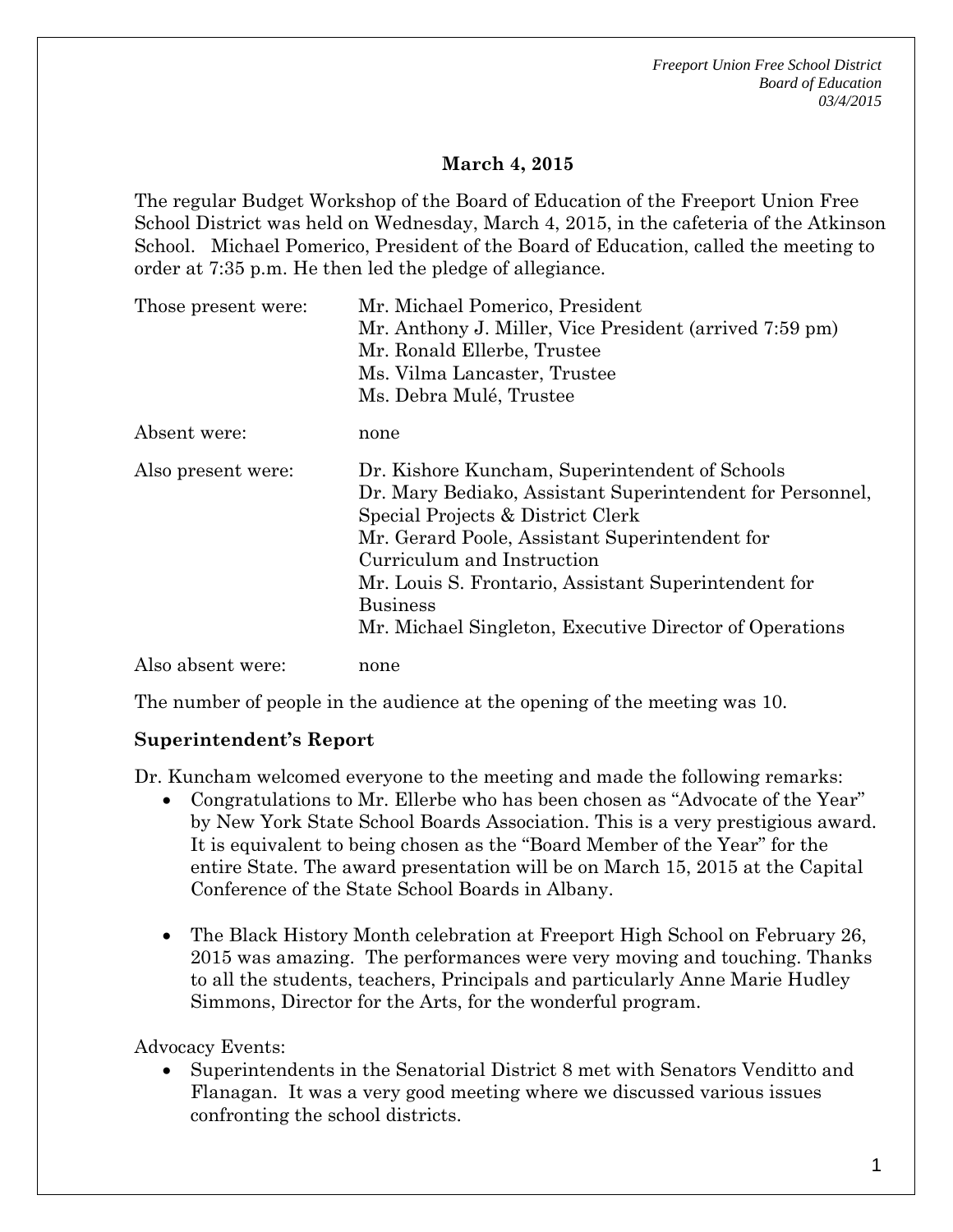*Freeport Union Free School District Board of Education 03/4/2015* 

- Will be chairing a Legislative breakfast for REFIT on March 6, 2015. Both State and Federal legislators are invited to this breakfast.
- Legislative Forum is being held by PTAs from Baldwin, Long Beach, Oceanside, Rockville Centre and Freeport on March 18, 2015.
- New York State lobbying day in Albany will be March 16, 2015.

Dr. Kuncham announced that the Freeport Educational Foundation's first fundraiser will be on April 29, 2015 at the Coral House. The Foundation's Website is also functioning. The web address is feffreeport.org. Dr. Kuncham explained that the Foundation is an independent organization with its own Board of Directors. However, by charter the Superintendent of Schools and Board of Education President are on the Board of Directors as non-voting Members. . Dr. Kuncham explained that FEF is a separate independent organization whose purpose is to support of Freeport Public Schools.

### Overview of the Proposed 2015-16 Budget

Dr. Kuncham reviewed the Budget process which began in October, and as in the past years, it included all stakeholders, i.e., principals, department chairs, directors and teachers. He stated that, on February 11, 2015, the district presented a brief overview of the proposed budget and gave three numbers:

- 1) Budget-to-budget increase of 3.19% or 5.1 million dollars,
- 2) Tax Levy cap of 1.51% or \$1.3 million and
- 3) Budget gap \$3.8 million.

He explained that at that time there were still emerging numbers that could affect the bottom line such as retirement system rates, actual teacher retirements, and BOCES tuition rates. He was happy to announce that the budget to budget increase came down 2.94% or \$4.8 million and \$3.5 million budget gap. The tax levy cap remains at1.51%. The goal is to stay at 1.51% or close to it. However, this number may change slightly depending on the State aid information which should have been released but is being held hostage by the Governor. He urged everyone to lobby hard for the release of the State-aid runs, and the elimination of the GEA.

#### Presentation of the proposed budget Component Parts:

The Superintendent stated that by law, the proposed budget is divided into three components: Administrative Component, Program Component and Capital Component. He explained that the bulk of the increases in the proposed budget are in the Program Component and that the increases in the Administrative and Capital Components are insignificant. Dr. Kuncham then introduced Mr. Louis S. Frontario, Assistant Superintendent for Business, to present the component parts. Mr. Frontario gave a power point presentation as attached.